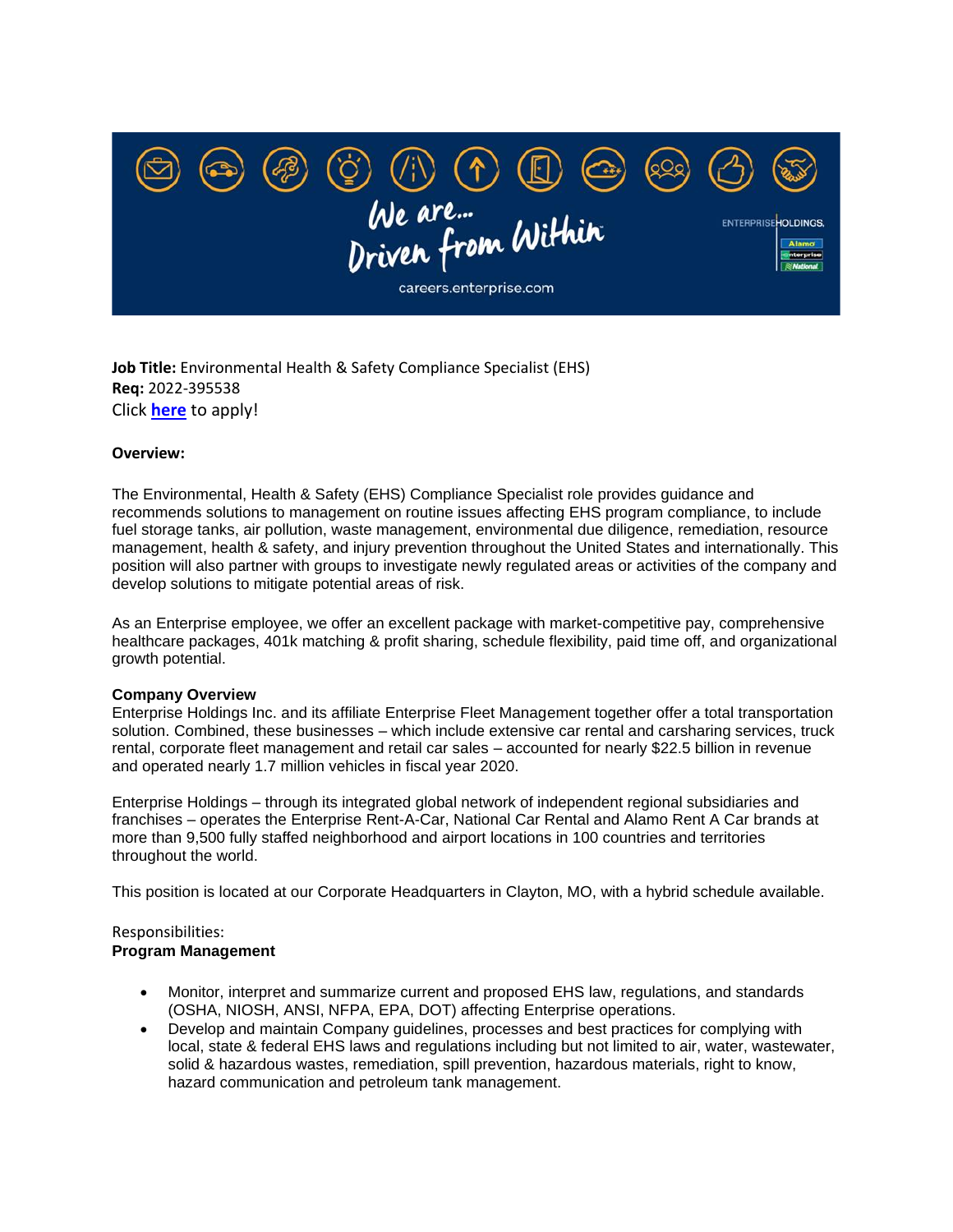- Manage the storage tank program including, but not limited to reviewing and commenting on petroleum tank installs and removals, monitoring the testing program, reviewing test results, reviewing invoices and notifying management of high-risk potential issues.
- Manage the remediation program and advise on remediation projects; provide technical reviews and provide recommendations for cost control & reimbursement.
- Review EHS clauses in property leases and concession agreements; provide technical comments or propose additions or changes to limit liability; ensure responsible parties understand the potential effect on operations.

# **Operational Support**

- Develop and implement company-wide training for complying with EHS regulations and raising EHS awareness including injury prevention.
- Act as a liaison supporting operational groups in the US, and globally, investigating and resolving EHS compliance matters. Specifically, assess business process compliance requirements, complete research and analysis to determine viable solutions, and make recommendations for alternatives and enhancements.
- Support operational groups in responding to government agencies regarding EHS notices of noncompliance, fines, penalties, complaints, investigations; provide guidance and ensure timely & accurate responses to minimize the potential for larger issues.
- Perform visits to operational group facilities to develop site-specific guidance, conduct audits and provide on-site training. Perform compliance risk assessment reviews, including documentation of environmental and safety risks, controls, action items, and decisions to promote mitigation plan efforts.

# **Continuous Improvement**

- Develop, implement, and manage an effective EHS audit program and audit database to identify common issues (notice of violations, OSHA recordable injuries, company loss data).
- Manage, analyze, and maintain health & safety performance metrics and environmental finding statistics; report results to management.
- Continually review technology, equipment, EHS audit data and procedures to identify opportunities to develop new initiatives and guidance that will result in reduced cost & liability, reduced employee injuries & accidents, and increased efficiency.
- Attend relevant industry conferences and professional meetings to maintain a high level of professional competencies; benchmark company performance against industry norms; identify innovations and best practices and apply them to company programs.

### *Equal Opportunity Employer/Disability/Veterans*

# Qualifications: Minimum:

- Bachelor's Degree in Environmental, Occupational Safety and Health, or related field
- Must be authorized to work in the United States and not require work authorization sponsorship by our company for this position now or in the future
- Four (4+) or more years of EHS auditing, permitting or management experience
- Experience reading, understanding and interpreting pertinent federal, state, and local EHS laws and regulations and permits

Preferred: